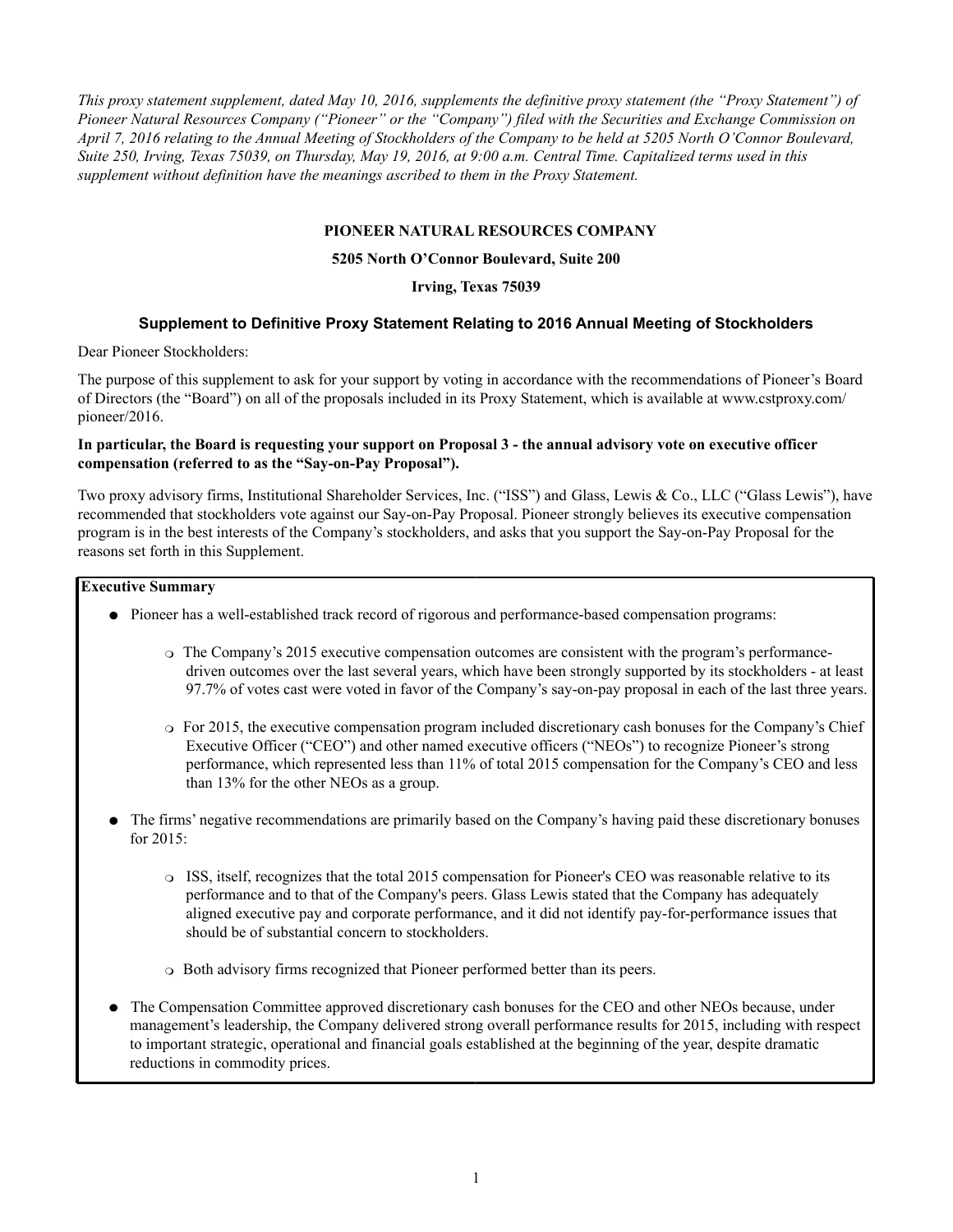- In order to qualify the Company's structured annual cash bonus incentive program for tax-deductibility under Section 162(m) of the Internal Revenue Code, the Compensation Committee establishes a baseline performance hurdle to act as a condition to payout, which for 2015 was the achievement of net cash from operating activities of over \$1.4 billion. The Company achieved actual net cash from operating activities of \$1.2 billion, despite the steep decline in commodity prices during 2015 - the price of oil declined by 49%, NGLs by 51% and gas by 41% - and thus no payment could be made under this structured program.
- Given the Company's achievements during 2015, the Compensation Committee believed that a zero payout of bonus was not warranted and approved a separate discretionary bonus pool for the NEOs. In fact, the Company more than exceeded its operational goals for the main drivers of the Company's net cash flow namely, production growth and cost reduction.
- $\circ$  The CEO's 2015 bonus was paid at 110% of target, down from 140% in 2014 and 150% in 2013.
- Among the specific areas of performance that led to the Compensation Committee's decision to award the discretionary bonuses were:
	- The Company increased its average production 12% compared to 2014 and realized a 24% reduction in base lease operating expenses during the fourth quarter of 2015 as compared to the fourth quarter in 2014.
	- This strong performance was delivered despite a reduction in the Company's average Spraberry/Wolfcamp horizontal rig count from 27 rigs in 2014 to 14 rigs in 2015. Pioneer prudently reduced the rig count to preserve capital in response to the almost 50% drop in the average price of oil between 2014 and 2015.
	- Despite this achievement in growth and the reduction in commodities prices, the Company maintained a strong balance sheet; at March 31, 2016, the Company had cash on hand of \$1.6 billion, short-term investments of \$893 million and long-term investments of \$21 million, and no borrowings outstanding under its credit agreement.
- Pioneer's stock price performance over the last five years has been among the best of its peers. Pioneer's stock was the second best performing stock in its 12-company E&P peer group during 2015 and has been the second best performing  $E\&P$  stock in the Standard  $\&$  Poor's 500 over the past five years.
- The payment of the bonuses for 2015 did not insulate the Company's NEOs from a decrease in the Company's stock price. The following chart demonstrates the strong historical alignment between the annual bonus paid to Pioneer's CEO and the Company's performance, based on the Company's closing stock price at the end of each year indicated.

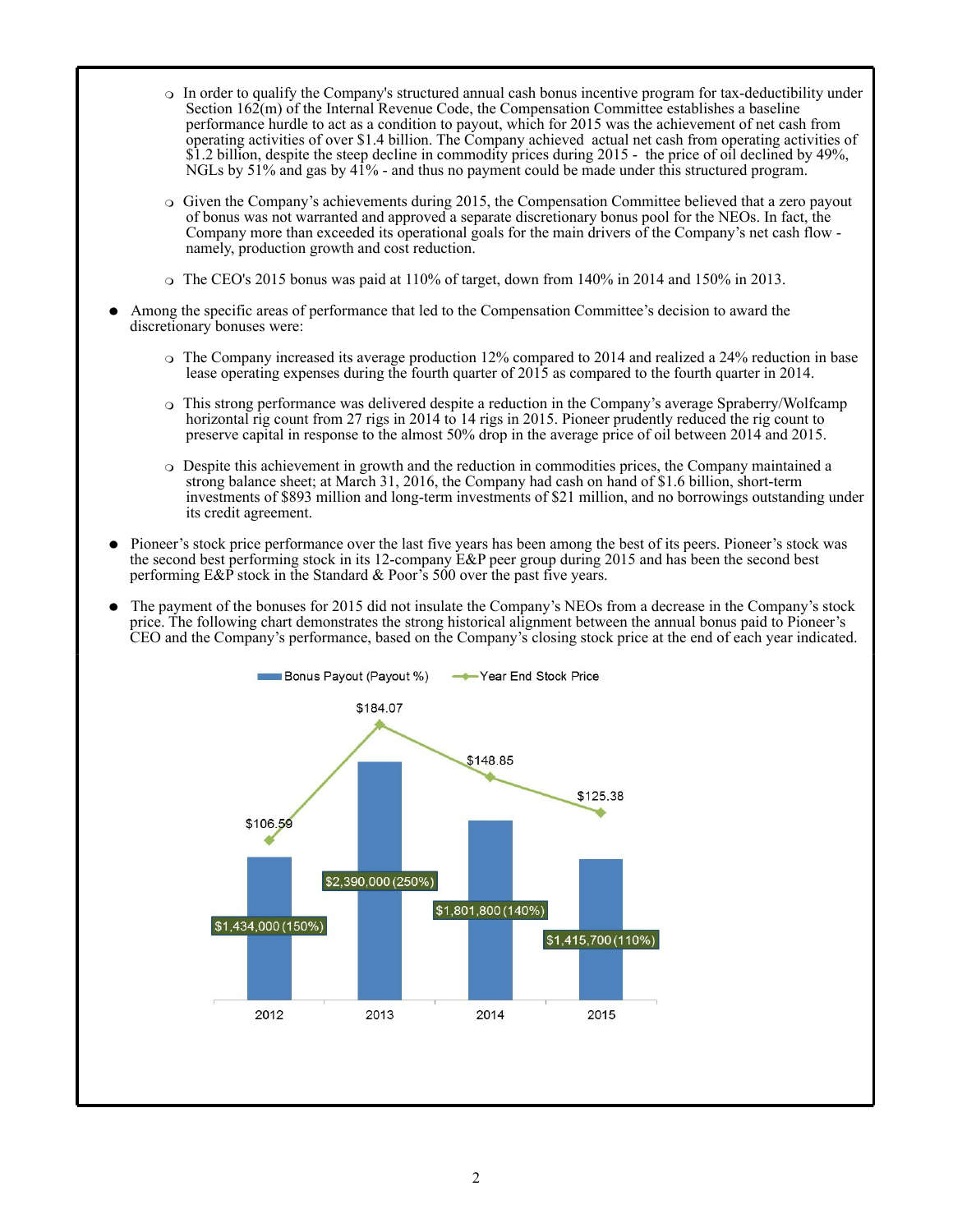**Pioneer has a well-established track record of rigorous and performance-based compensation programs aligning pay and performance, which have been broadly supported by stockholders**

- Compensation Committee composed entirely of independent directors
- Independent compensation consultant, Meridian Compensation Partners LLC engaged by the Compensation Committee and independent of management

The Company's executive compensation program has been strongly supported by the Company's stockholders, with at least 97.7% of votes cast being voted in favor of the Company's say-on-pay proposal in each of the last three years. The Company believes that the 2015 compensation program was well aligned with performance, and, in substance, was administered in a manner consistent with prior years, and therefore deserves the continued support of its stockholders.

**The proxy advisory firms' negative recommendations were driven primarily by one component of the executive compensation program, the annual bonus, that represented less than 11% of the CEO's 2015 compensation, rather than the outcomes of the overall program, putting form over substance**

- ISS recognized that the *total* 2015 compensation for Pioneer's CEO was reasonable relative to the Company's performance and to that of its peers.
- Glass Lewis stated that the Company has adequately aligned executive pay and corporate performance.

Each year, the Compensation Committee works with senior management to establish operational, financial and strategic goals to evaluate and guide performance. In addition, in order to qualify the Company's structured annual cash bonus incentive program for tax-deductibility under Section 162(m) of the Internal Revenue Code, the Compensation Committee establishes a baseline performance hurdle to act as a condition to payout, which for 2015 was the achievement of net cash from operating activities of over \$1.4 billion. Under this design, if the performance hurdle is achieved, the program automatically would permit a payout at the maximum bonus level of 250% of target for each NEO, to be reduced by the Committee based on its assessment of performance, which would include the broader range of operational, financial and strategic goals.

The 2015 baseline performance hurdle was the achievement of net cash from operating activities of over \$1.4 billion. The Company's actual net cash from operating activities was \$1.2 billion, or 86% of the threshold. The Company achieved this level of cash flow despite the steep decline in commodity prices during 2015 - the price of oil declined by 49%, NGLs by 51% and gas by 41%. However, no payment could be made under the original structured program.

Given the Company's achievements during 2015, the Compensation Committee believed that a zero payout of bonus was not warranted and approved a separate discretionary bonus pool for the NEOs, even though such payments would not qualify for tax deductibility as performance based compensation under Section 162(m). The Compensation Committee believed that the failure to achieve the cash flow hurdle was the result of the very unexpected steep decline in commodity prices during 2015 caused by circumstances over which management had no control. In fact, the Company more than exceeded its operational goals for the main drivers of the Company's net cash flow - namely, production growth and cost reduction.

Primarily because the Compensation Committee approved these discretionary cash bonuses, ISS and Glass Lewis have recommended that stockholders vote against Pioneer's entire executive compensation program. ISS, itself, recognizes that the total 2015 compensation for Pioneer's CEO was reasonable relative to its performance and to that of the Company's peers. Glass Lewis stated that the Company has adequately aligned executive pay and corporate performance, that it did not identify pay-forperformance issues that should be of substantial concern to stockholders, and recognized that the Company's performance was better than its peers. Pioneer believes that ISS, particularly, misunderstands the function of the baseline performance hurdle. The achievement of the baseline performance hurdle would not have established a bonus amount. Since the Company first implemented the structured cash bonus incentive plan, the baseline performance hurdle has been used solely to determine whether a payout was permitted under the program so as to permit tax deductibility for purposes of Section 162(m). The final amount of payout has always been driven by the Committee's assessment of performance in areas other than net operating cash flow. Instead, the Compensation Committee established goals for the important performance factors that drive stockholder value, including production, cost reduction, and debt levels, which were achieved at above target level for 2015.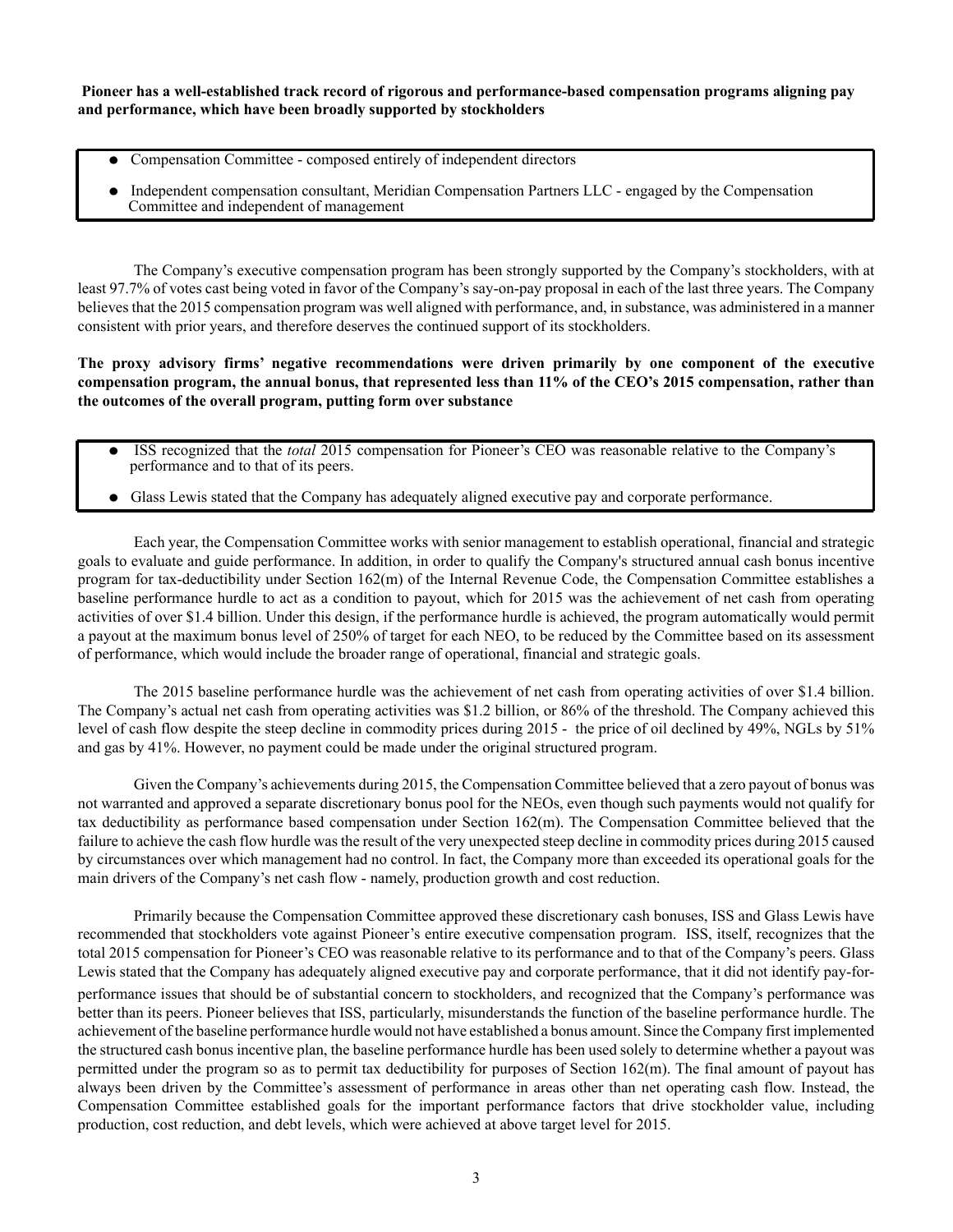## **Pioneer has been an industry leader in performance-based compensation**

Even with the very high level of support for the Company's executive compensation program consistently shown by the Company's stockholders, the Compensation Committee has frequently demonstrated its responsiveness to investor feedback and its dedication to strong corporate governance practices in the executive compensation context:

- Pioneer has been an industry leader in performance-based compensation, and was an early adopter of performance-based long-term equity compensation awards. The Compensation Committee began incorporating performance units into its compensation program in 2007, starting at 25% of the total long term incentive award value at the time of grant.
- In 2012, the Company removed excise tax gross ups from the executive officers'change in control agreements and adopted a clawback policy.
- In 2013, the Committee ceased granting stock options, and replaced the stock option component of its long-term equity compensation program with an additional allocation to performance units, raising this feature to 50% of total long term incentive value.
- In 2014, the Committee modified the annual cash bonus incentive program to adopt a more structured approach for the Company's assessment of performance in determining final payout amounts, reducing the number of goals and more narrowly focusing the goals to those most critical to the overall strategy of the Company, each with an assigned weighting.

The Compensation Committee has long followed a disciplined process of establishing at the beginning of each year key performance and strategic goals, focused on the matters considered to be critical to positioning the Company for success, and financial and operating performance goals intended to support the execution of the Company's business plans. This has proven over time to effectively align management incentives and Company strategy to create stockholder value.

# **In 2015, Pioneer delivered strong performance despite dramatic reductions in commodities prices**

For the reasons set forth in the Proxy Statement, some of which are set out below, the Compensation Committee believed that a zero dollar bonus amount was not warranted, given the steep decline in commodity prices during 2015 to an extent that was not expected by the industry, and which was caused by circumstances over which management had no control. Thus, the Committee approved a discretionary bonus pool, separate and apart from the structured annual cash bonus incentive program. The Committee believed that the following achievements merited recognition, among others:

- increasing average production 12% compared to 2014;
- realizing a 24% reduction in base lease operating expenses during the fourth quarter of 2015 as compared to the fourth quarter in 2014;
- maintaining a strong balance sheet; at March 31, 2016, the Company had cash on hand of \$1.6 billion, short-term investments of \$893 million and long-term investments of \$21 million, and no borrowings outstanding under its credit agreement; and
- working proactively with the United States Congress and the administration to have legislation approved that resulted in the lifting of the 40-year old ban on U.S. oil exports.

## **Pioneer's stock price performance over the last five years has been among the best of its peers**

The Company believes that its performance has been recognized by its stockholders.

Pioneer's stock was the second best performing stock in its 12-company E&P peer group during 2015 and has been the second best performing E&P stock in the Standard & Poor's 500 over the past five years.

# **The Compensation Committee remains committed to good corporate governance over executive compensation and to "payfor-performance"**

The Compensation Committee takes seriously its commitment to pay for performance, and is committed to good corporate governance over executive compensation.